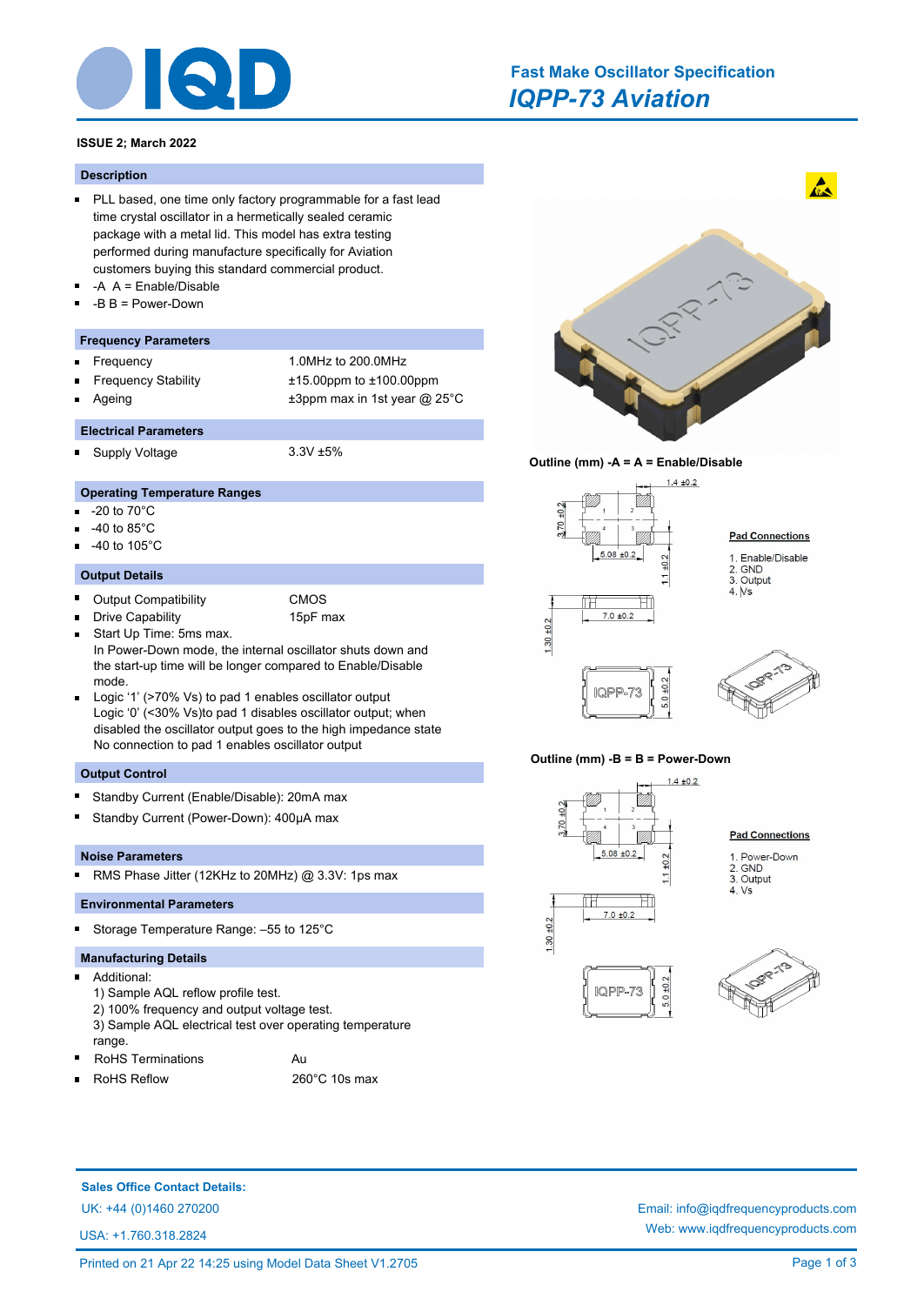

#### **Ordering Information**

 $\blacksquare$ 

 $\blacksquare$ 

Frequency\* Model\* -A = Enable/Disable or -B = Power-Down Output Compatibility Frequency Stability (over operating temperature range)\* Operating Temperature Range\* Supply Voltage Example 20.0MHz IQPP-73 Aviation-A CMOS ±50ppm –40 to 85C 3.3V

### **Compliance**

- RoHS Status (2015/863/EU) Compliant  $\blacksquare$
- $\blacksquare$

REACh Status **Compliant** 

MSL Rating (JDEC-STD-033): Not Applicable  $\blacksquare$ 

# **Packaging Details**

- $\blacksquare$ Pack Style: Reel Tape & reel in accordance with EIA-481-D Pack Size: 1,000
- Pack Style: Cutt In tape, cut from a reel  $\blacksquare$ Pack Size: 100

#### **Solder Pad Layout Test Circuit**



To ensure optimal oscillator performance, place a by-pass capacitor of 0.1µF as close to the part as possible between Vdd & GND pads

#### **Wave Form**



**Sales Office Contact Details:**

USA: +1.760.318.2824





UK: +44 (0)1460 270200 Email: info@iqdfrequencyproducts.com Web: www.iqdfrequencyproducts.com